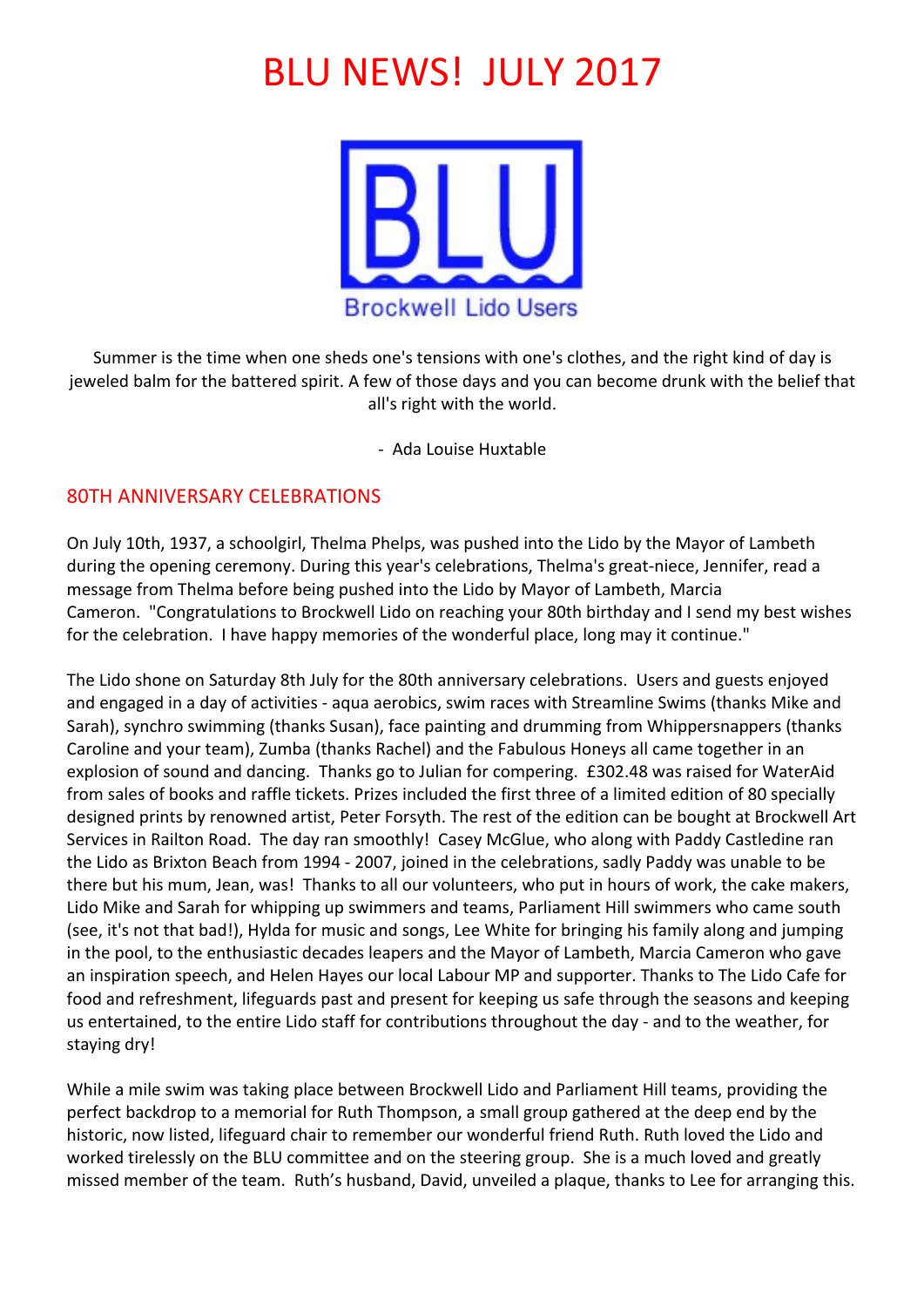All on sale at reception.

# BROCKWELL LIDO VANDALISED

Brockwell Lido was damaged overnight after the celebrations and again the night after. Gazebos and picnic tables were thrown into the pool, giving the lifeguards and staff more work to rectify the situation and re open the pool. Engineers were on site sorting out the alarms and new security is already in place.

We've had on-going problems with bike theft. Thieves have taken securely locked bikes in broad daylight, right in front of Lido reception. Ensure your bike is locked properly and if you see anything, we urge you to report it immediately.

### LUNA CINEMA

The pool will close at 6pm on Thursday July 27th for a showing of The Graduate! Tickets still available for this and Jaws on Thursday 28th September!

#### PEAK DAY SWIMMING

During peak days, there will be two entrances, one for those who pay as you go, the other for all prepaid swims, members and season ticket holders.

# LIDO CAFÉ

Please contact the cafe directly for closures and events.

We wished farewell to John who has worked at the cafe for many years. We thank you for all your contributions and hard work making us happy. We miss you but wish you a well-earned rest and adventurous time ahead. Welcome to Amy, the new cafe manager!

#### GO-APE

Lambeth and Go-Ape met with members of the community and user groups to discuss the early stages of implementing a junior Go-Ape in Brockwell Park. Two new adventure areas have recently been constructed in Battersea Park and Alexandra Palace. This is in the very early stages of discussion, Francis from Go-Ape was thorough in her responses to the many vital and valid questions raised. One concern is the location of the tree top adventure. An area suggested is by the tree circle, which is popular with the public for its proximity to the Lido entrance but also due it its shady area. Please note everything will be done in consultation with relevant organisations to ensure trees and structures are safe and well looked after. A main concern was the cost - everyone who attended was in agreement that those from less well off families and those with disabilities must be able to feel welcome with concessions in place. We cannot create a divide between those who have and those who do not. The discussion will continue, but if it doesn't work and too many people oppose it, it will not happen. Further meetings to be advised when the public can attend and voice their opinions.

#### **GYM REFURB**

Plans are being finalised and users will be notified before the end of July.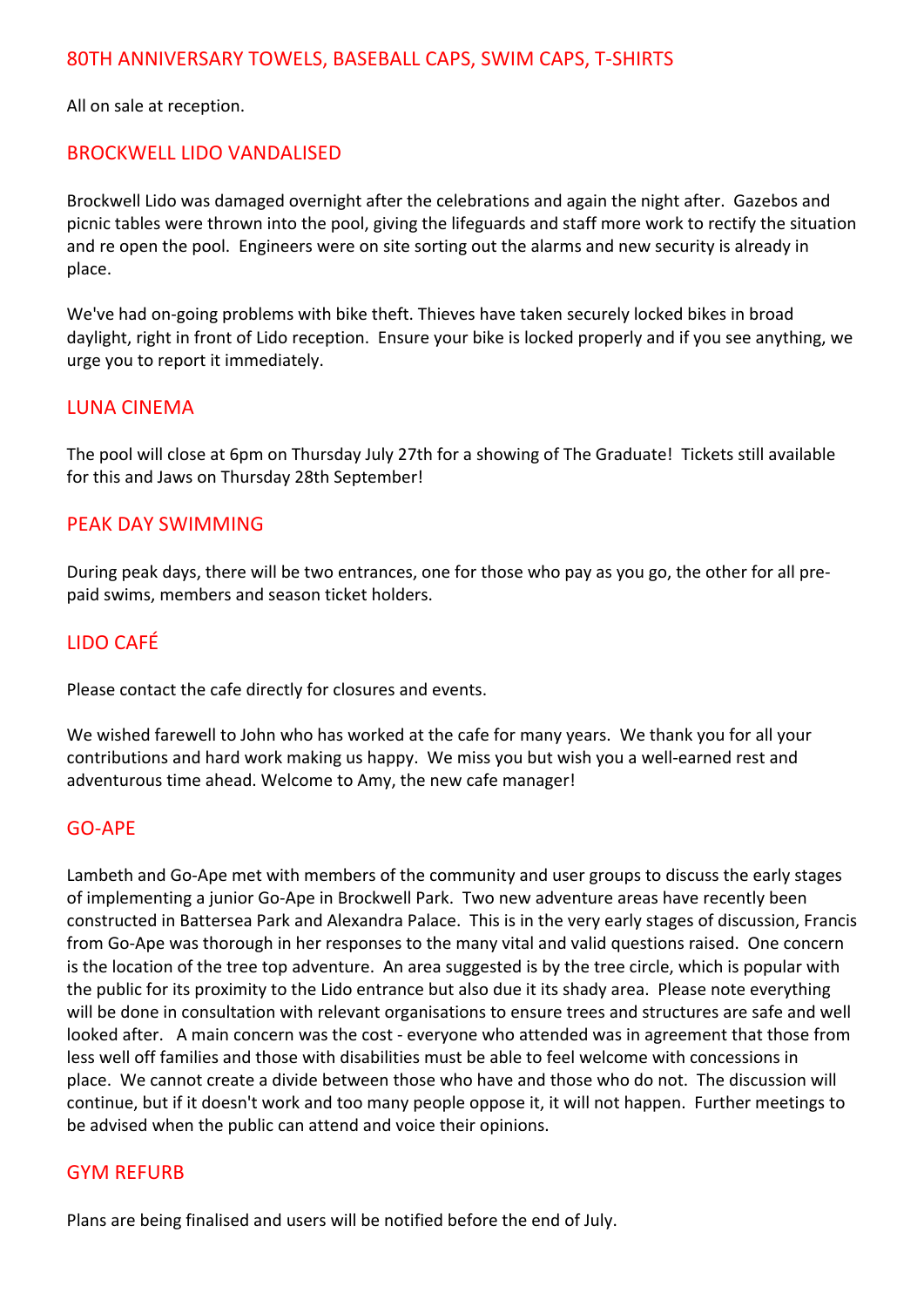### **CAR BOOT SALE**

Brockwell Lido car park. This takes place every second Sunday of the month, until September (inclusive) except for August when it's the first Sunday! Car park will be closed until 2pm, but parking on the road is free at the weekends.

### LIDO BY MICHAEL

You enter the walls And the outside world stops

From Waterwords. Edited by Melanie Mauthner and Hylda Sims and published by BLU in 2008

# **GREAT OUTDOORS**

The Fusion Great Outdoors timetable has started. BOOTCAMP, BUGGY FIT, RUNNING CLUB and NORDIC WALKING will be added to the timetable & where possible, Brockwell Lido will be looking to run many of the existing group exercise classes outside.

### SWIMTAG

SWIMTAG is designed to motivate and support our swimmers. Using membership cards to activate a wristband on the docking station, simply slip on a band and jump in the pool. Return your wristband to the docking station and swim data is automatically uploaded to the website. Stats can also be automatically emailed to members. Swimtag is only available to Lido members, as your cards are swiped and linked to your online account. And it's free and compatible with other Apps, such as Fitbit. Ask at reception for more details.

#### FUSION LIFESTYLE APP

We're aware than not everyone has a smartphone or computer, so booking via phone or in person are the only options. However, some of you will have already discovered the Smartphone App that enables you to book classes online. Check timetables & book up to 7 days in advance.

Apple Download Android Download

#### SWIM

- Free swimming for over 60's, weekdays before 10am.

- Check out concession prices for various groups, early bird swimming discounts, and family tickets for 1 or 2 parent families with a second parent receiving a 50% discount and the children also receiving discounted rates. Contact the team at Brockwell Lido for more information, or enquire at reception.

# SOCIAL MEDIA

#### BLU

Twitter - @BrockwellLido Facebook - @BrockwellLidoUsers Instagram - brockwelllidousers